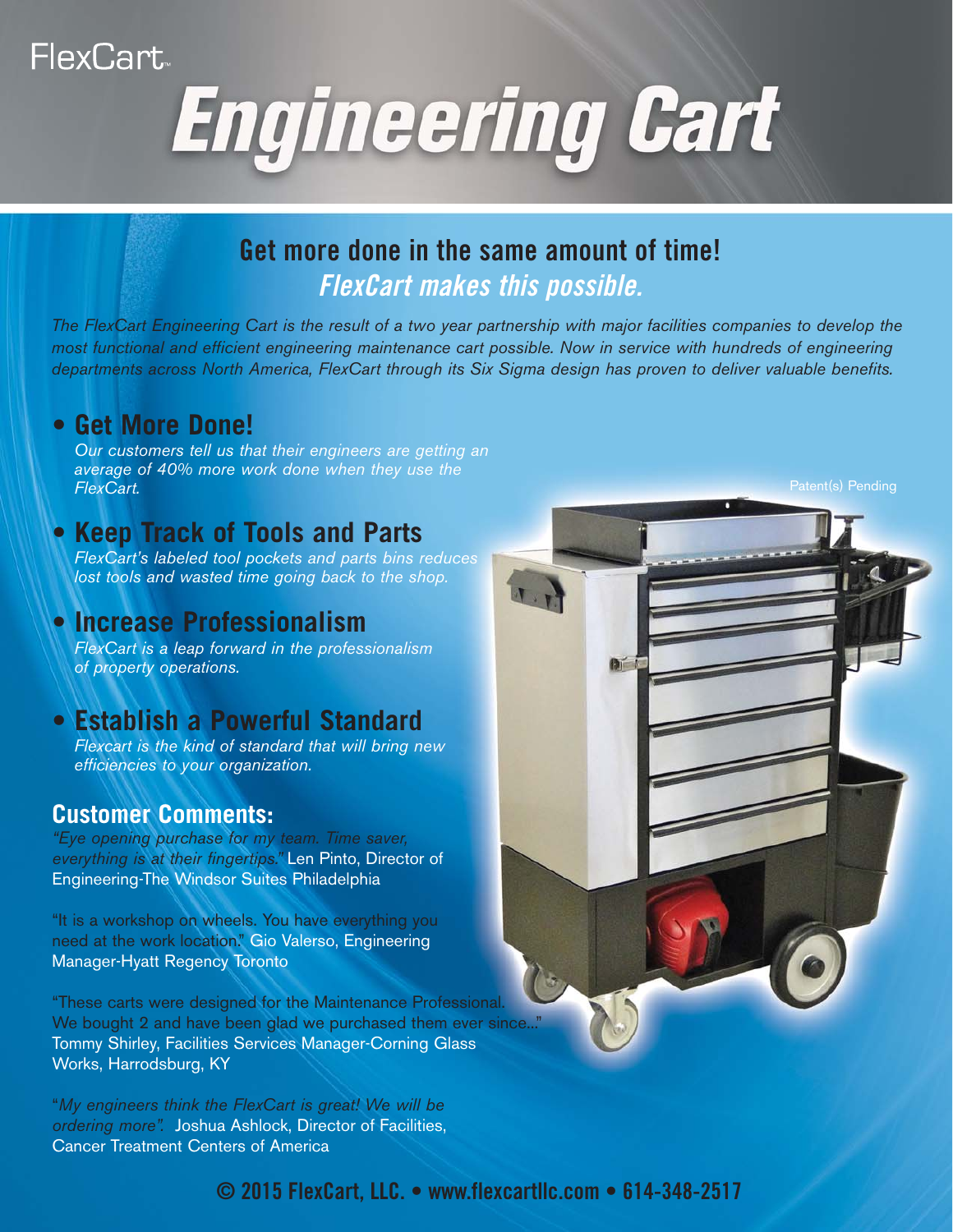## **Cart Features**

**• Light Weight • Narrow Width • Easy to Maneuver • Built-in Organization Locks up securely with three padlocks (included).**

### **ON THE RIGHT SIDE (NOT SHOWN)**

#### **3 Large Utility Pockets**

*• Holds spray bottles, rags, knee pads and other*

#### **Fluorescent Light Tube Storage**

*• Holds T4, T8 and T12 light tubes* 

心神

#### **HVAC Filter Storage**

• Holds small to large filters **Removable Tool Bag** 

#### **Large Work Surface with Sides**

- *Side folds down to extend the work surface*
- *When side is up creates a large bin for transporting parts*

#### **Lockable Tool Bag Cover**

### **Vise Clamp**

*• Contains 84 of the most commonly needed tools • Labeled pockets provide tool accountability • Sits in special carrier built into handle*

#### **Ladder Hook**

- *On front of tool storage door*
- *Holds up to a 6' ladder*

#### **Lockable Tool Storage Area**

- *Labeled pockets provide quick tool inventory*
- *Removable tool panels allow you to change the tools being carried in this area*

#### **Lockable 5" Front Casters**

- *Heavy duty steel*
- *Rolls easily on carpet*
- *Non-marring*
- *Quiet*

**Welded Unibody Steel Frame** *• For long-lasting durability*

#### **7 Lockable Drawers**

- *12 sq ft of organized storage space*
- *Customizable parts bins*
- *Can hold hundreds of different parts*
- *Stainless steel fronts*

#### **Large Trash Receptacle**

*• Removable*

#### **Large Item Storage Area**

- *Behind trash can*
- *Holds gallon paint can and other tall containers*

#### **Heavy Duty 8" Wheels**

- *Non-marring*
- *Rolls easily on carpet*
- *Quiet*

**Vacuum or Large Item Storage Area** *• Designed to hold most compact vacuum styles*

## **© 2015 FlexCart, LLC. • www.flexcartllc.com • 614-348-2517**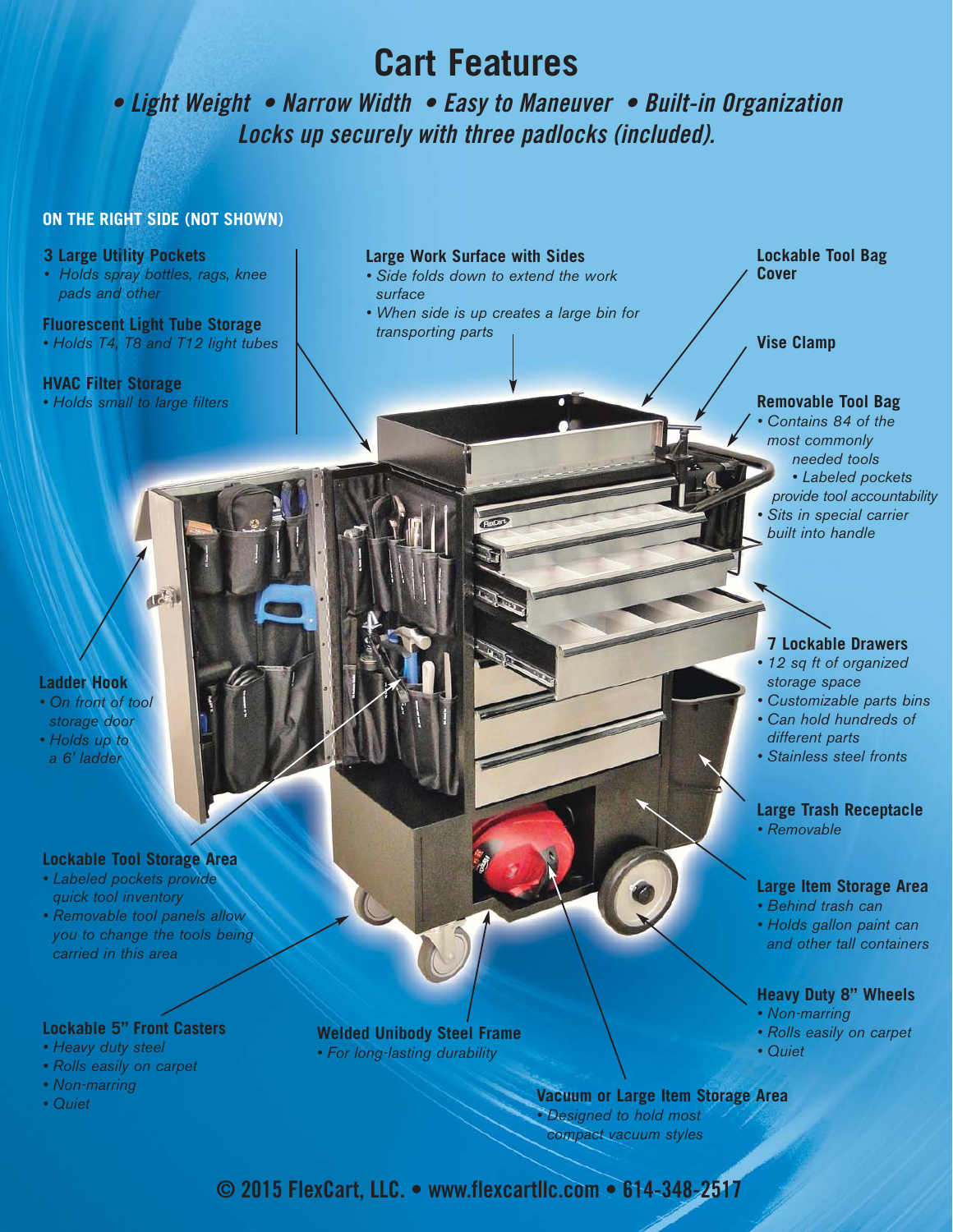## **FlexCart Engineering Cart**

614-348-2517